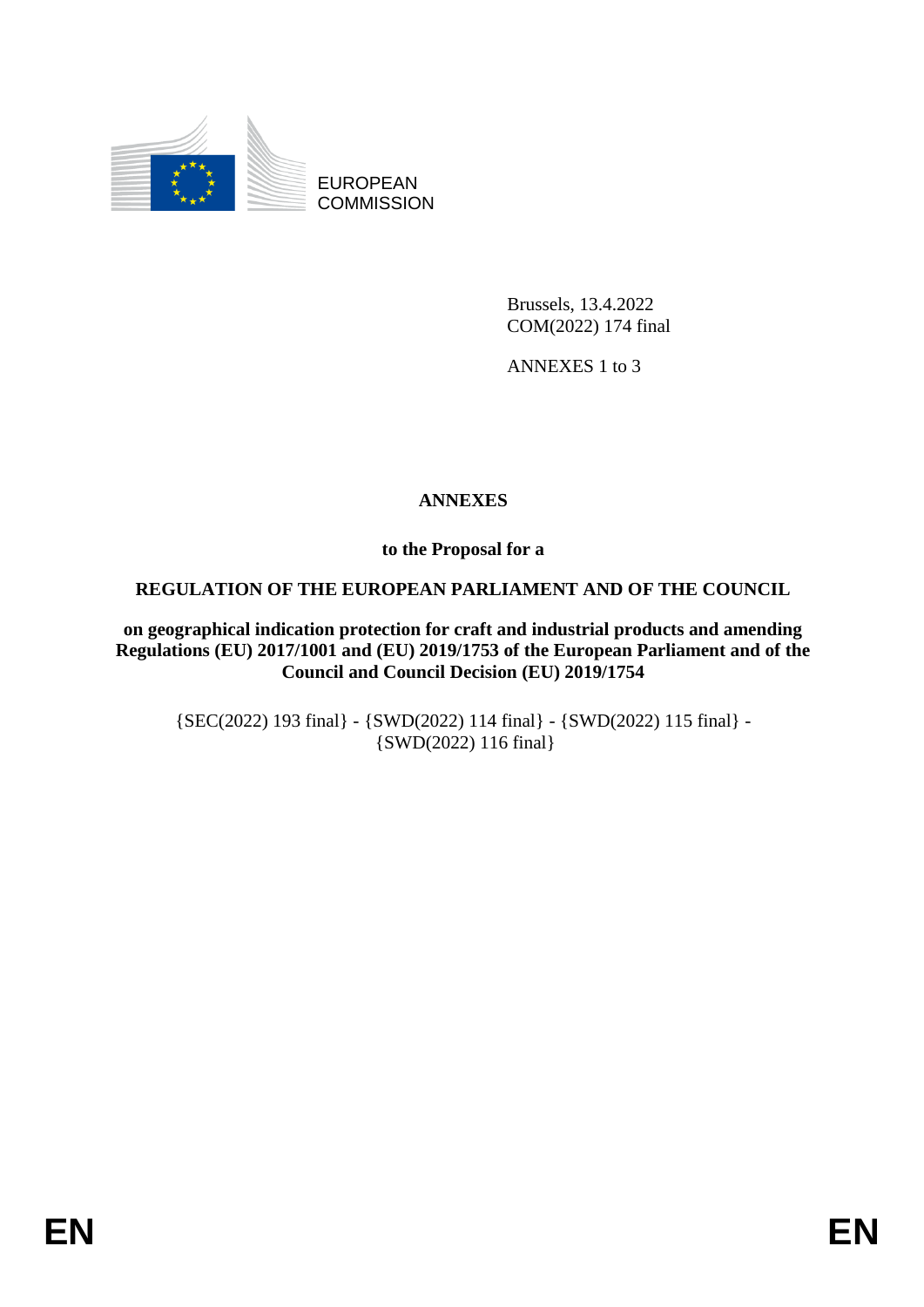## **ANNEX 1**

### **Self-declaration referred to Article 49**

### **1. Name and address of the economic operator: …**

[Note: insert the name and address of the company or individual producer as well as the name and address of the signatory of the self-declaration, if deviating from the economic operator: authorised representative of the company or producer]

### **2. Name of the product and type of goods: …**

[Note: insert the full name with all appositions under which the product designated by the geographical indication is marketed or is envisaged to be marketed and the type of goods to which the product belongs]

## **3. Status of the product: …**

[Note: insert whether the product concerned is already on the market or not]

### **4. Production sites: …**

[Note: insert all production sites, address, contact and activity (step of production pursuant to product specification) carried out there]

## **5. Producer group: …**

[Note: insert name and address of the producer group in which the producer is a member]

## **6. Name, file number and registration date of the used geographical indication: …**

[Note: The requirement can be met by referring to the corresponding electronic excerpt from the register, which is to be attached to the self-declaration.]

#### **7. Main points of the product specification and its electronic publication reference: …**

[Note: The insertion shall follow the indications made in the single document: the name, a description of the product, including, where appropriate, specific rules concerning packaging and labelling, and a concise definition of the geographical area]

### **8. Description of the measures undertaken by the producer to ensure its conformity with the product specification: …**

[Note: insert all measures (controls and checks) with a summarised description undertaken whether by the producer himself/herself, the producer association or assigned third parties since the last declaration has been submitted]

| Control<br>point <sup>1</sup> | Value <sup>2</sup> | Target   Autocontrol   Frequency <sup>4</sup>   Responsible   Description   Reference<br>(AC) | the $\vert$ of<br>for |  |        | the document |
|-------------------------------|--------------------|-----------------------------------------------------------------------------------------------|-----------------------|--|--------|--------------|
|                               |                    | Internal                                                                                      | control               |  | method |              |
|                               | (Tests)            | Control $(IC)$                                                                                |                       |  |        |              |
|                               |                    | external<br>or                                                                                |                       |  |        |              |

<sup>&</sup>lt;sup>1</sup> Control point: the checkpoint within the production process where the control measure is applied.<br><sup>2</sup> Terrest value, if any to be reached at the control point.

Target value, if any, to be reached at the control point.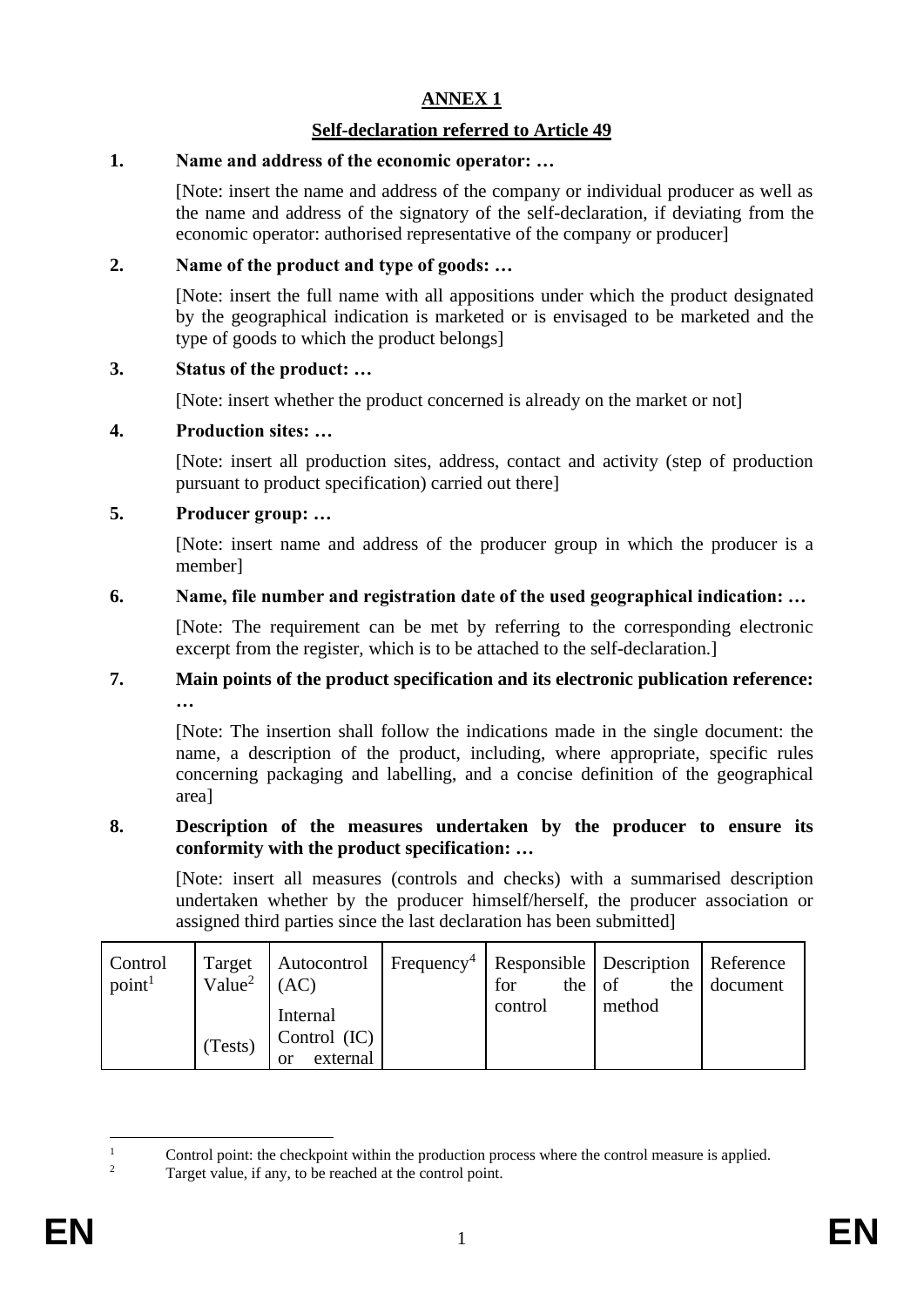|  | Control<br>$\left(EC\right)^3$ |  |  |
|--|--------------------------------|--|--|
|  |                                |  |  |

#### **9. Additional information: …**

[Note: insert any further information considered relevant to an assessment of whether the product is compliant, e.g. samples of the labelling if there is a labelling rule in the product specification in question]

#### **10. Declaration of compliance with the requirements of the product specification:**

The above-mentioned product, including its characteristics and components, complies with the rules of the corresponding product specification. All necessary controls and checks for the proper determination of conformity have been carried out.

[The signatory is aware that in case of false statements sanctions may be imposed.]

*Signed for and on behalf of:*

(place and date):

(name, function) (signature):

<sup>&</sup>lt;sup>4</sup><br>Frequency: The time interval at which the control is performed.<br><sup>3</sup>

<sup>3</sup> AC: Control performed by the producer himself; IC: Control performed by the producer group; AC: Control performed by an external certification body.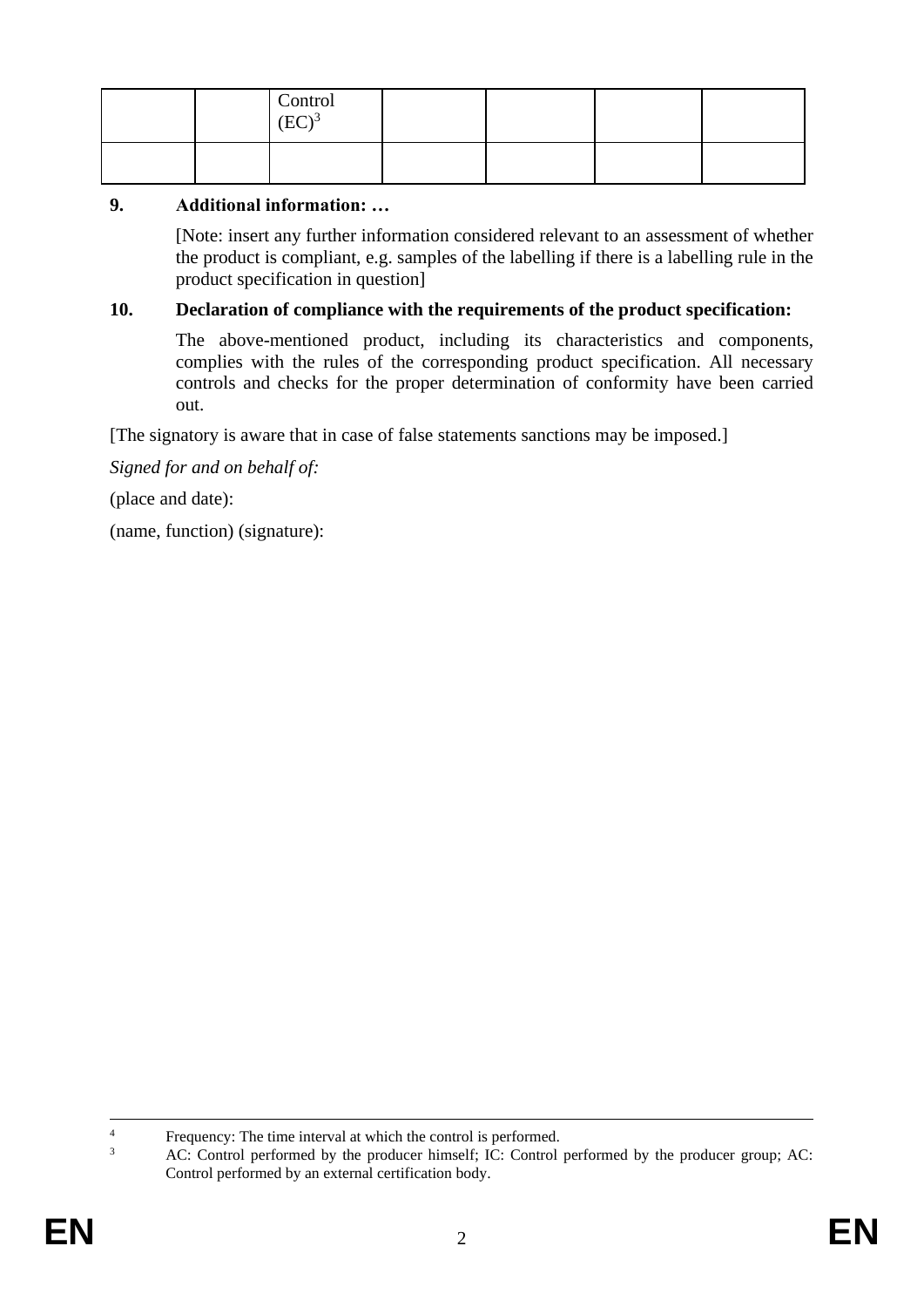## **ANNEX 2**

### **Single document referred to in Article 8**

[Insert name, as in 1 below:] '…' EU No: [for EU use only]

## **1. Name(s) [of PGI] …**

[Insert the name proposed for registration or, in the case of an application for approval of an amendment to a product specification, the registered name]

### **2. Member State or Third Country …**

### **3. Description of the craft and industrial product**

- *3.1. Type of product …*
- *3.2. Description of the product to which the name in (1) applies…*

[Main points referred to in Article 8(1), point (b). To identify the product use definitions and standards commonly used for that product. In the description of the product, focus on its specificity, using measurement units and common or technical terms of comparison, without including technical characteristics inherent to all products of that type and related mandatory legal requirements applicable to all products of that type (Article 8(2)].

*3.3. Raw materials (for processed products only)…*

State any quality requirements, or restrictions on origin of raw materials. State justifications for any such restrictions. Such restrictions must be justified in relation to the link referred to in point (f) of Article  $7(1)$ ].

*3.4. Specific steps in production that must take place in the identified geographical area …*

[State justifications for any restrictions or derogations.]

*3.5. Specific rules concerning packaging, etc. of the product the registered name refers to*

[If none, leave blank. State product-specific justifications for any restrictions.]

- *3.6. Specific rules concerning labelling of the product the registered name refers to …* [If none, leave blank. State justifications for any restrictions.]
- **4. Concise definition of the geographical area …**

[Where appropriate, insert a map of the area]

**5. Link with the geographical area …**

Causal link between the geographical origin and, where appropriate, a given quality, the reputation or other characteristics of the product.

[State explicitly on which ones of the given factors (reputation, given quality, other characteristic of the product) the causal link is based and give information only with respect to the relevant factors, including, where appropriate, elements of the product description or production method justifying the link.]

# **Reference to publication of the product specification**